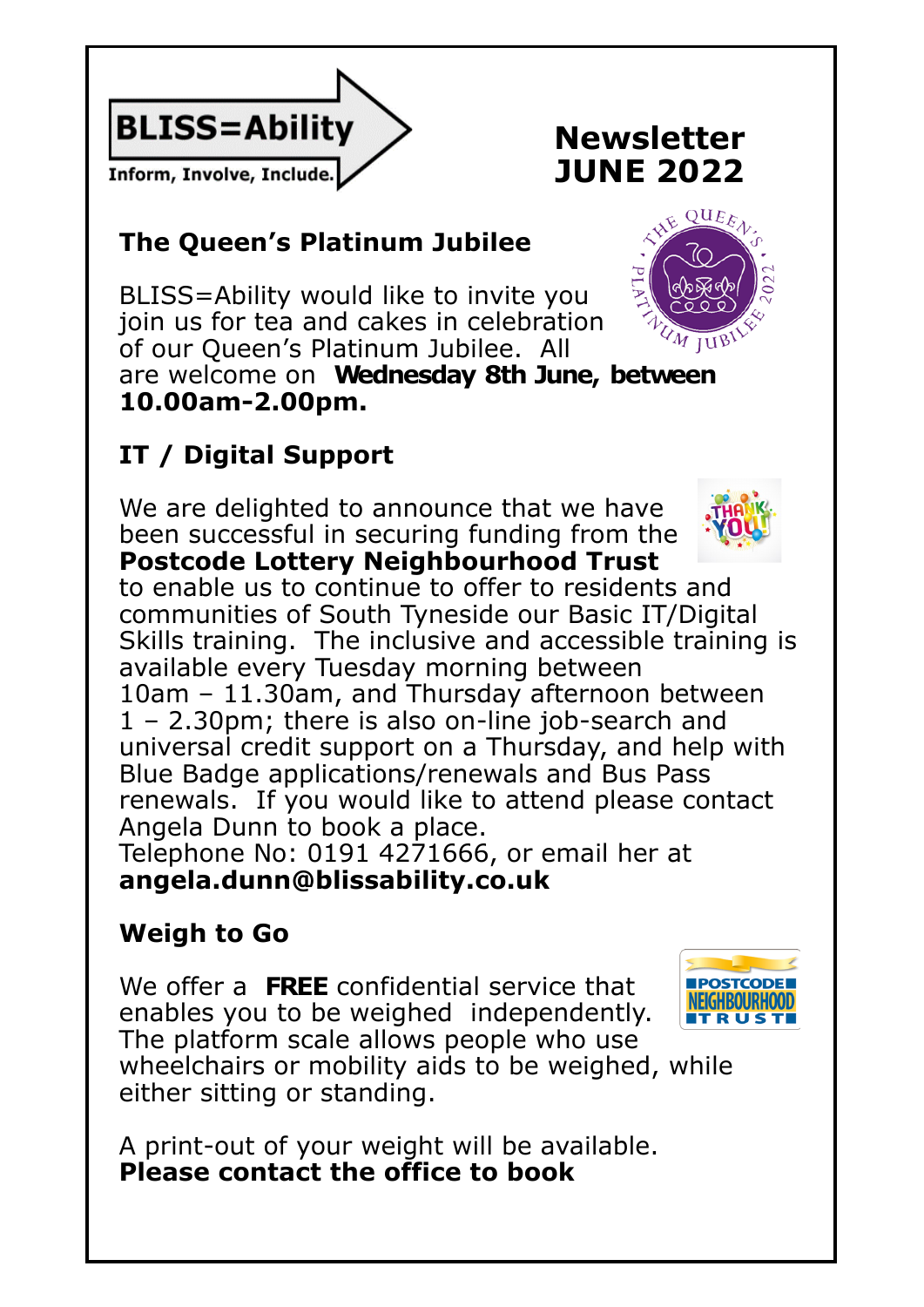### **B Social Group**

We are delighted to announce that we have been successful in securing funding from the **National Lottery Awards for All Fund** to enable us to continue to offer to residents and



communities of South Tyneside the '**B Social Group'**. The inclusive and accessible B Social Group is on every Friday afternoon at BLISS=Ability and is for people to meet up for a chat and a cuppa, and to enjoy a variety of fun and interesting activities, i.e. Quizzes, bingo, arts and crafts workshops, wellbeing workshops and more…..

**If you would like to pop in on a Friday between 1 – 3pm, please contact Angela to ensure there is a PEIND space available.** 

### **B Social Platinum Jubilee Celebrations**

The B Social Group enjoyed a celebration party and displayed what they had made for the occasion at B Social Group the previous week. Councillor Ruth Berkley attended the event.

### **Chemist Opening Times**

Please find the Pharmacy opening hours for next weeks Bank Holidays.

#### **Thursday 2nd June**

Asda Pharmacy (Boldon) 10.00-4.00pm Cohens Chemist 7.30-9.30pm SE Gill Chemist Cleadon Village 11.30-1.00pm Morrisons Pharmacy Jarrow 10.00-5.00pm Asda Pharmacy South Shields 10.00-4.00pm

#### **Friday 3 June**

Asda Pharmacy Boldon 10.00-4.00pm Cohens Chemist Boldon Colliery 7.30-9.30pm Morrisons Pharmacy (Jarrow) 10.00-5.00pm Asda Pharmacy (South Shields) 10.00-4.00pm Biddick Hall Pharmacy 11.00-1.00pm

Lloyds pharmacy (New George Street, South Shields) 2.00- 4.00pm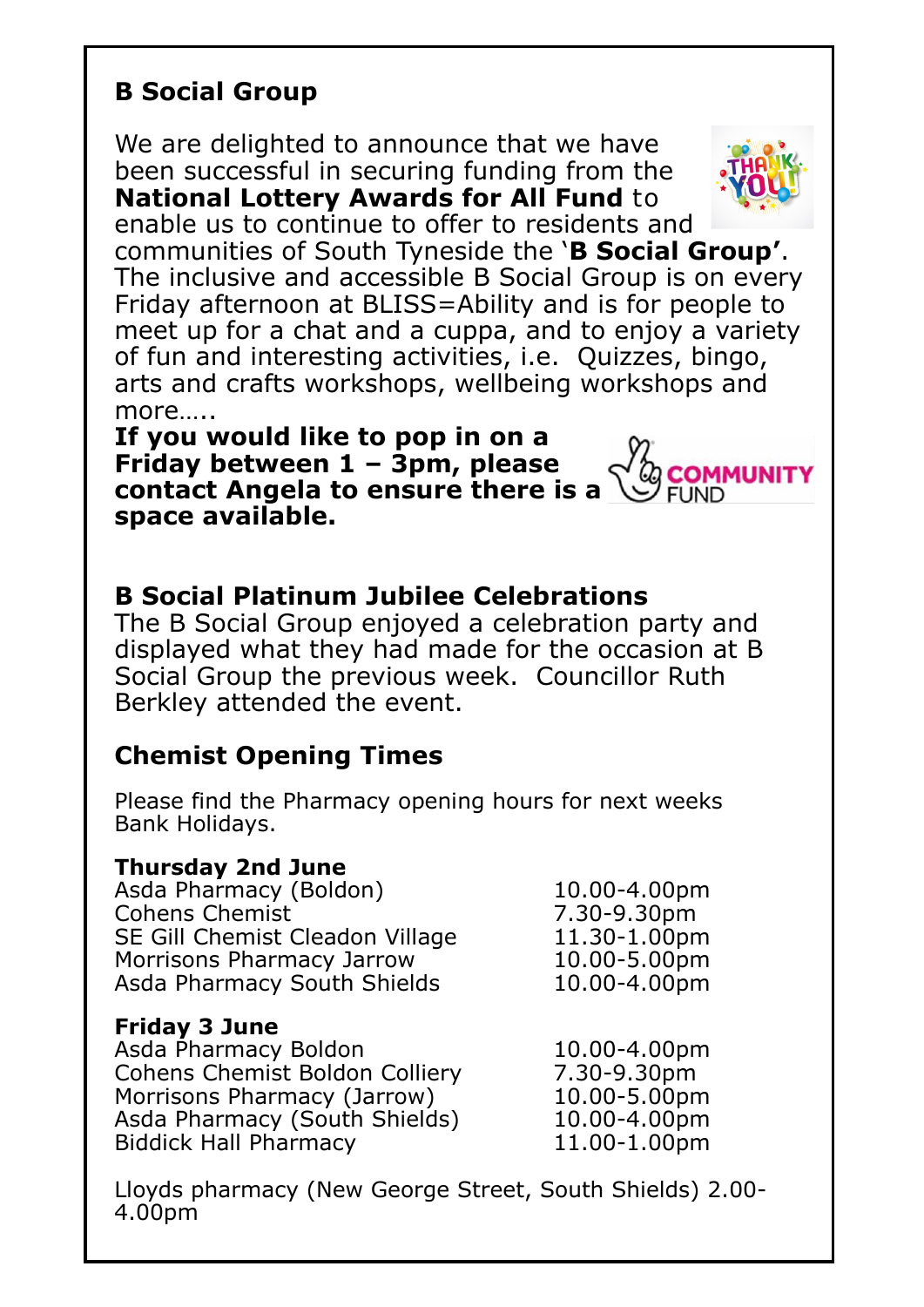#### **BLISS=Ability Self-Care Course**



Our Self-Care Course covers:

· An introduction to self-care, and your own health beliefs.

· How to manage a long term health condition, and how to make changes to your lifestyle to develop more healthy behaviours.

- · Confidence building & increased self-esteem.
- · Managing stress & anxiety.
- · Healthy eating & nutrition.
- · Physical activity.
- · Creating your own unique self-care plan.



It is a flexible nine hour course, delivered by a qualified trainer. Sessions are learner-focused with follow-up reviews.

Our courses can also be arranged to suit you, a group or workplace staff. **It is FREE to anyone living or working in South Tyneside.**

#### **Self-Care course dates:**

Wednesday 15th June – 6th July  $10.00 - 1.00$  pm x 3 weeks Wednesday 13th July – 27th July 10.00 – 1.00 pm  $\times$  3 weeks

We will also be delivering wellbeing sessions on the following dates:

| Keeping Active Wednesday 15th June 1.15 - 2.15 pm |           |                  |
|---------------------------------------------------|-----------|------------------|
| Good Nutrition Wednesday 22nd June                |           | $1.15 - 2.15$ pm |
| Sleeping Well Wednesday                           | 6th July  | $1.15 - 2.15$ pm |
| <b>Mental Health Awareness</b>                    | 20th July | $1.15 - 2.15$ pm |

#### **Fuel Grants**

Grants Are available to beneficiaries of former coal miners through CISWO, for up to £200 to assist with the rise in fuel costs. For more information, please follow the link below:

https://www.ciswo.org.uk/post/fuel-grant-worth-200 -avaliable